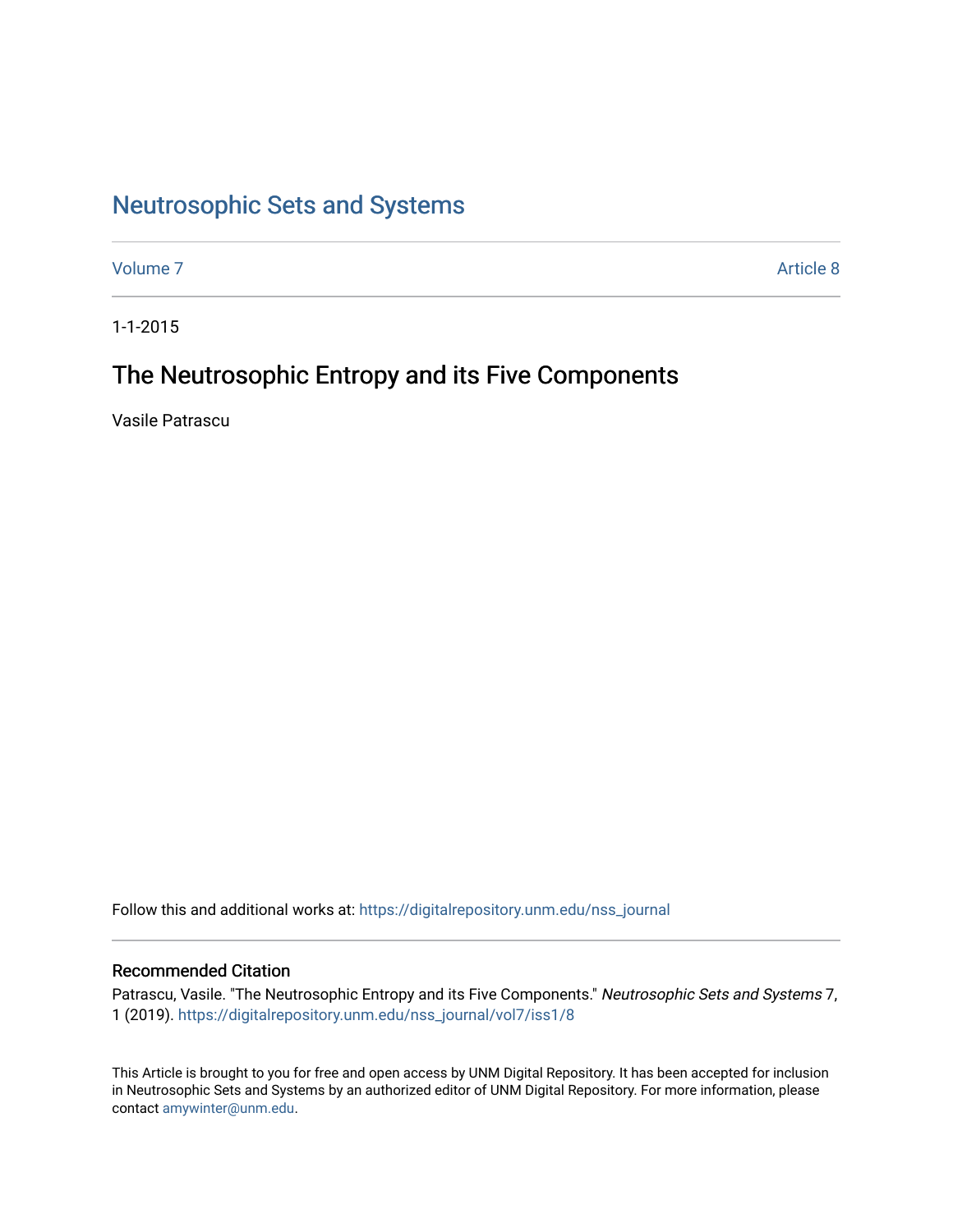

# The Neutrosophic Entropy and its Five Components

#### **Vasile Pătraşcu**

Tarom Information Technology, 224F Bucurestilor Road, Otopeni, 075150, Romania. E-mail: patrascu.v@gmail.com

**Abstract.** This paper presents two variants of pentavalued representation for neutrosophic entropy. The first is an extension of Kaufman's formula and the second is an extension of Kosko's formula.

 Based on the primary three-valued information represented by the degree of truth, degree of falsity and degree of neutrality there are built some penta-valued representations that better highlights some specific features of neutrosophic entropy. Thus, we highlight five features of neutrosophic uncertainty such as ambiguity, ignorance,

contradiction, neutrality and saturation. These five features are supplemented until a seven partition of unity by adding two features of neutrosophic certainty such as truth and falsity.

 The paper also presents the particular forms of neutrosophic entropy obtained in the case of bifuzzy representations, intuitionistic fuzzy representations, paraconsistent fuzzy representations and finally the case of fuzzy representations.

**Keywords:** Neutrosophic information, neutrosophic entropy, neutrosophic uncertainty, ambiguity, contradiction, neutrality, ignorance, saturation.

### **1 Introduction**

Neutrosophic representation of information was proposed by Smarandache [10], [11], [12] as an extension of fuzzy representation proposed by Zadeh [16] and intuitionistic fuzzy representation proposed by Atanassov [1], [2]. Primary neutrosophic information is defined by three parameters: degree of truth  $\mu$ , degree of falsity  $\nu$  and degree of neutrality  $\omega$ .

Fuzzy representation is described by a single parameter, degree of truth  $\mu$ , while the degree of falsity  $\nu$  has a default value calculated by negation formula :

$$
\nu = 1 - \mu \tag{1.1}
$$

and the degree of neutrality has a default value that is  $\omega = 0$ 

Fuzzy intuitionistic representation is described by two explicit parameters, degree of truth  $\mu$  and degree of falsity  $\nu$ , while the degree of neutrality has a default value that is  $\omega = 0$ .

Atanassov considered the incomplete variant taking into account that  $\mu + \nu \leq 1$ . This allowed defining the index of ignorance (incompleteness) with the formula:

$$
\pi = 1 - \mu - \nu \tag{1.2}
$$

thus obtaining a consistent representation of information, because the sum of the three parameters is 1 , namely:

$$
\mu + \pi + \nu = 1 \tag{1.3}
$$

Hence, we get for neutrality the value  $\omega = 0$ .

For paraconsistent fuzzy information where  $\mu + \nu \ge 1$ , the index of contradiction can be defined:

$$
\kappa = \mu + \nu - 1 \tag{1.4}
$$

and for neutrality it results:  $\omega = 0$ .

For bifuzzy information that is defined by the pair  $(\mu, \nu)$ , the net truth, the index of ignorance (incompleteness), index of contradiction and index of ambiguity can be defined, by:

$$
\tau = \mu - \nu \tag{1.5}
$$

$$
\pi = 1 - \min(\mu + \nu, 1) \tag{1.6}
$$

$$
\kappa = \max(\mu + \nu, 1) - 1 \tag{1.7}
$$

$$
\alpha = 1 - |\mu - \nu| - |\mu + \nu - 1| \tag{1.8}
$$

Among of these information parameters the most important is the construction of some measures for information entropy or information uncertainty. This paper is dedicated to the construction of neutrosophic entropy formulae.

 In the next, section 2 presents the construction of two variants of the neutrosophic entropy. This construction is based on two similarity formulae; Section 3 presents a penta-valued representation of neutrosophic entropy based

*Vasile Pătraşcu, The Neutrosophic Entropy and its Five Components*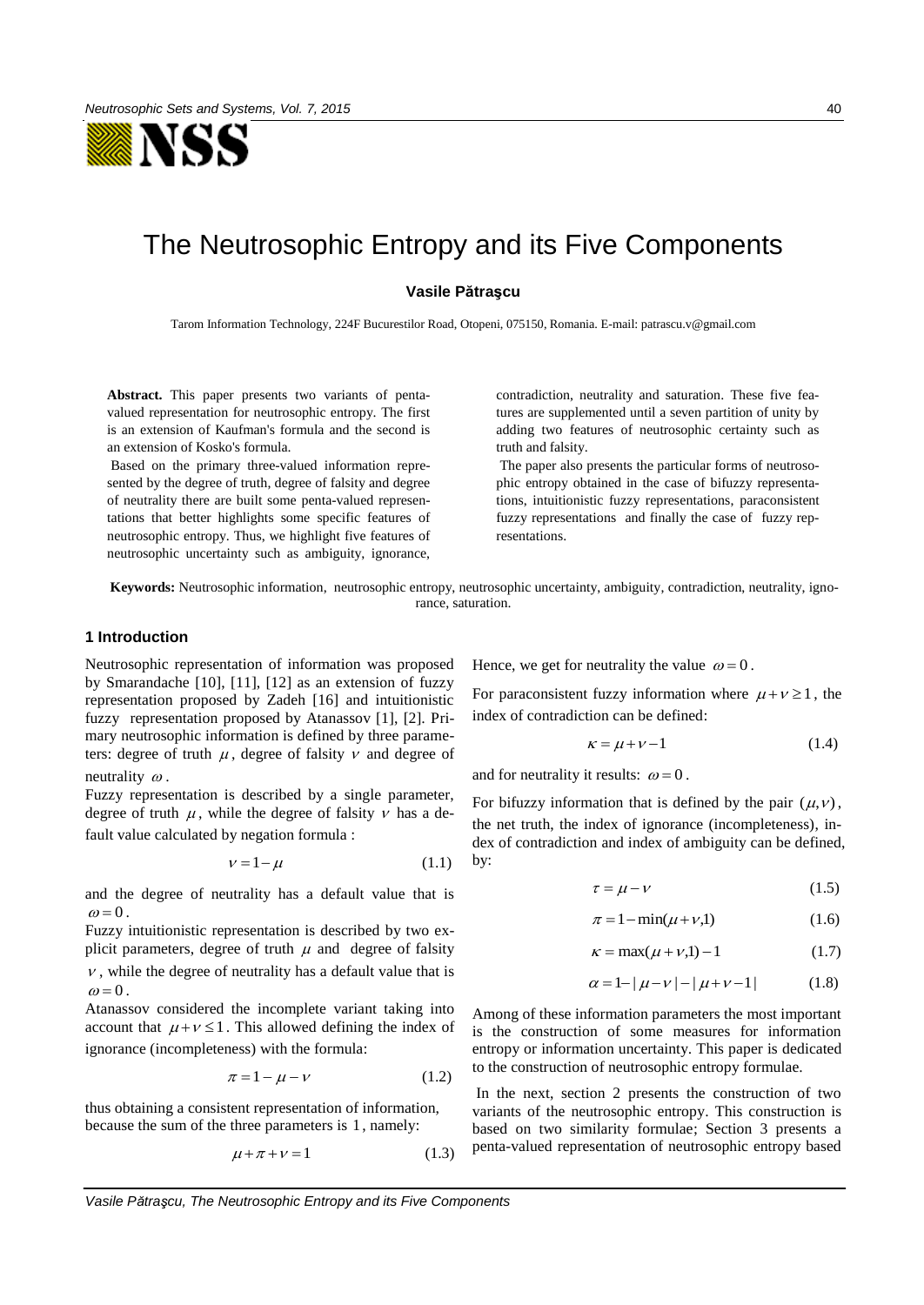on ambiguity, ignorance, contradiction, neutrality and saturation; Section 4 outlines some conclusions.

#### **2 The Neutrosophic Entropy**

For neutrosophic entropy, we will trace the Kosko idea for fuzziness calculation [5]. Kosko proposed to measure this information feature by a similarity function between the distance to the nearest crisp element and the distance to the farthest crisp element. For neutrosophic information the two crisp elements are  $(1,0,0)$  and  $(0,0,1)$ . We consider the following vector:  $V = (\mu - \nu, \mu + \nu - 1, \omega)$ . For  $(1,0,0)$  and  $(0,0,1)$  it results:  $V_T = (1,0,0)$  and  $V_F = (-1,0,0)$ . We will compute the distances:

$$
D(V, V_T) = |\mu - \nu - 1| + |\mu + \nu - 1| + \omega \tag{2.1}
$$

$$
D(V, V_F) = |\mu - \nu + 1| + |\mu + \nu - 1| + \omega \tag{2.2}
$$

The neutrosophic entropy will be defined by the similarity between these two distances.

Using the Czekanowskyi formula [3] it results the similarity  $S_c$  and the neutrosophic entropy  $E_c$ :

$$
S_C = 1 - \frac{|D(V, V_T) - D(V, V_F)|}{D(V, V_T) + D(V, V_F)}
$$
(2.3)

$$
E_C = 1 - \frac{|\mu - \nu|}{1 + |\mu + \nu - 1| + \omega} \tag{2.4}
$$

or in terms of  $\tau, \omega, \pi, \kappa$ :

$$
E_C = 1 - \frac{|\tau|}{1 + \pi + \kappa + \omega} \tag{2.5}
$$

The neutrosophic entropy defined by (2.4) can be particularized for the following cases:

For  $\omega = 0$ , it result the bifuzzy entropy, namely:

$$
E_C = 1 - \frac{|\mu - \nu|}{1 + |\mu + \nu - 1|} \tag{2.6}
$$

For  $\omega = 0$  and  $\mu + \nu \le 1$  it results the intuitionistic fuzzy entropy proposed by Patrascu [8], namely:

$$
E_C = 1 - \frac{|\mu - \nu|}{1 + \pi} \tag{2.7}
$$

For  $\omega = 0$  and  $\mu + \nu \ge 1$  it results the paraconsistent fuzzy entropy, namely:

$$
E_C = 1 - \frac{|\mu - \nu|}{1 + \kappa} \tag{2.8}
$$

For  $\mu + \nu = 1$  and  $\omega = 0$ , it results the fuzzy entropy proposed by Kaufman [4], namely:

$$
E_C = 1 - |2\mu - 1| \tag{2.9}
$$

Using the Ruzicka formula [3] it result the formulae for the similarity  $S_R$  and the neutrosophic entropy  $E_R$ :

$$
S_R = 1 - \frac{|D(V, V_r) - D(V, V_F)|}{\max(D(V, V_r), D(V, V_F))}
$$
\n(2.10)

$$
E_R = 1 - \frac{2|\mu - \nu|}{1 + |\mu - \nu| + |\mu + \nu - 1| + \omega} \tag{2.11}
$$

or its equivalent form:

$$
E_R = \frac{1 - |\mu - \nu| + |\mu + \nu - 1| + \omega}{1 + |\mu - \nu| + |\mu + \nu - 1| + \omega} \tag{2.12}
$$

or in terms of  $\tau, \omega, \pi, \kappa$ :

$$
E_R = 1 - \frac{2|\tau|}{1 + |\tau| + \pi + \kappa + \omega} \tag{2.13}
$$

The neutrosophic entropy defined by (2.12) can be particularized for the following cases:

For  $\omega = 0$ , it results the bifuzzy entropy proposed by Patrascu [7], namely:

$$
E_R = \frac{1 - |\mu - \nu| + |\mu + \nu - 1|}{1 + |\mu - \nu| + |\mu + \nu - 1|}
$$
\n(2.14)

For  $\omega = 0$  and  $\mu + \nu \le 1$  it results the intuitionistic fuzzy entropy proposed by Szmidt and Kacprzyk [14], [15], explicitly:

$$
E_R = \frac{1 - |\mu - \nu| + \pi}{1 + |\mu - \nu| + \pi} \tag{2.15}
$$

For  $\omega = 0$  and  $\mu + \nu \ge 1$  it results the paraconsistent fuzzy entropy, explicitly :

$$
E_R = \frac{1 - |\mu - \nu| + \kappa}{1 + |\mu - \nu| + \kappa} \tag{2.16}
$$

For  $\mu + \nu = 1$  and  $\omega = 0$ , it results the fuzzy entropy proposed by Kosko [5], namely:

$$
E_R = \frac{1 - |2\mu - 1|}{1 + |2\mu - 1|} \tag{2.17}
$$

We notice that the neutrosophic entropy is a strictly decreasing function in  $|\mu - \nu|$  and non-decreasing in  $\omega$  and in  $|\mu+\nu-1|$ .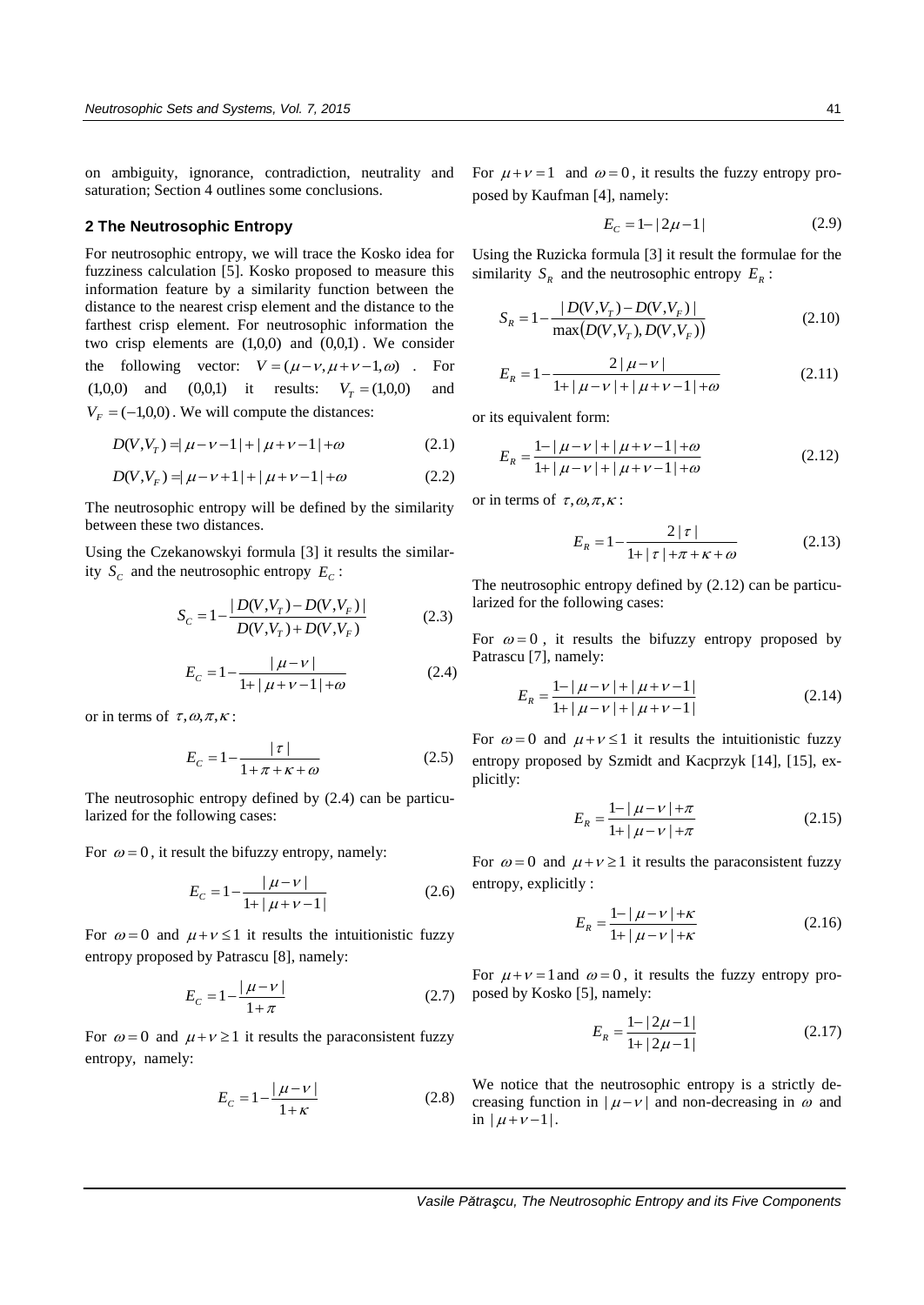The neutrosophic entropy verify the following conditions:

- (i)  $E(\mu, \omega, \nu) = 0$  if  $(\mu, \omega, \nu)$  is a crisp value,  $(a, \omega, v) = 0$  if  $(\mu, \omega, v)$  is a crisp<br>namely if  $(\mu, \omega, v) \in \{(1,0,0), (0,0,1)\}.$
- (ii)  $E(\mu, \omega, v) = 1$  if if  $\mu = v$ .
- (iii)  $E(\mu, \omega, \nu) = E(\nu, \omega, \mu)$
- (iv)  $E(\mu, \omega_1, \nu) \le E(\mu, \omega_2, \nu)$ if  $\omega_1 \leq \omega_2$ .
- (v)  $E(\tau_1,\omega,\pi,\kappa) < E(\tau_2,\omega,\pi,\kappa)$  if  $|\tau_1\triangleright|\tau_2|$  .
- (vi)  $E(\tau, \omega_1, \pi, \kappa) \le E(\tau, \omega_2, \pi, \kappa)$  if  $\omega_{\!\scriptscriptstyle 1} \le \omega_{\!\scriptscriptstyle 2}$  .
- (vii)  $E(\tau, \omega, \pi_1, \kappa) \le E(\tau, \omega, \pi_2, \kappa)$  if  $\pi_1 \leq \pi_2$ .
- (viii)  $E(\tau, \omega,\pi,\kappa_1) \leq E(\tau, \omega,\pi,\kappa_2)$  if  $\kappa_1 \leq \kappa_2$ .

#### **3 Penta-valued Representation of Neutrosophic Entropy**

The five components of neutrosophic entropy will be: ambiguity  $a$ , ignorance  $u$ , contradiction  $c$ , neutrality  $n$  and saturation *s* [6]. We construct formulas for these features both for the variant defined by formula (2.4) and for the variant defined by formula (2.12). For each decomposition, among the four components  $u, n, s, c$ , always two of them will be zero.

In the neutrosophic cube, we consider the entropic rectangle defined by the points:  $U = (0,0,0)$  $N = (0,1,0)$ ,  $S = (1,1,1)$ ,  $C = (1,0,1)$ .

In addition, we consider the point  $A = (0.5, 0.0, 0.5)$  which is located midway between the point *U* (*unknown*) and the point *C* (*contradiction*).



Figure 1. The neutrosophic cube TUFCT'NF'S and its entropic rectangle UNSC.

Also, this point is located midway between the point *F* (*false*) and the point *T* (*true*). In other words, the point *A* (*ambiguous*) represents the center of the Belnap square TUFC (*true-uknown-false-contradictory*).

If the projection of the point  $(\mu, \omega, \nu)$  on the rectangle *UNSC* (*unknown-neutral-saturated-contradictory*) is inside the triangle *UNA* (*unknown-neutral-ambiguous*) then saturation and contradiction will be zero  $(s = c = 0)$ , if the projection is inside the triangle *ANS* (*ambigouousneutral-saturated*) then ignorance and contradiction will be zero  $(u = c = 0)$  and if the projection is inside the triangle *ASC* (*ambiguous-saturated-contradictory*) then ignorance and neutrality will be zero  $(u = n = 0)$ .

We consider first the first version defined by formula  $(2.4)$ , namely:

$$
E_C = 1 - \frac{|\mu - \nu|}{1 + |\mu + \nu - 1| + \omega} \tag{3.1}
$$

The five features must verify the following condition:

$$
a+u+c+n+s=E_c \tag{3.2}
$$

First, we start with ambiguity formula defined by:

$$
a = \frac{1 - |\mu - \nu| - |\mu + \nu - 1|}{1 + |\mu + \nu - 1| + \omega} \tag{3.3}
$$

The prototype for the ambiguity is the point  $(0.5, 0.0, 0.5)$  and the formula (3.3) defines the similarity between the points  $(\mu, \omega, \nu)$  and  $(0.5, 0.0, 0.5)$ .

Then, the other four features will verify the condition:

$$
u + c + n + s = \frac{2|\mu + \nu - 1| + \omega}{1 + |\mu + \nu - 1| + \omega} \tag{3.4}
$$

We analyze three cases depending on the order relation among the three parameters  $\omega, \pi, \kappa$  where  $\pi$  is the bifuzzy *ignorance and*  $\kappa$  is the bifuzzy *contradiction* [9]. It is obvious that:

$$
\pi \cdot \kappa = 0 \tag{3.5}
$$

**Case (I)** 

$$
\pi \ge \omega \ge \kappa = 0 \tag{3.6}
$$

It results for ignorance and contradiction these formulas:

$$
u = \frac{2\pi - 2\omega}{1 + \omega + \pi + \kappa} \tag{3.7}
$$

$$
c = 0 \tag{3.8}
$$

and for saturation and neutrality:

$$
s = 0 \tag{3.9}
$$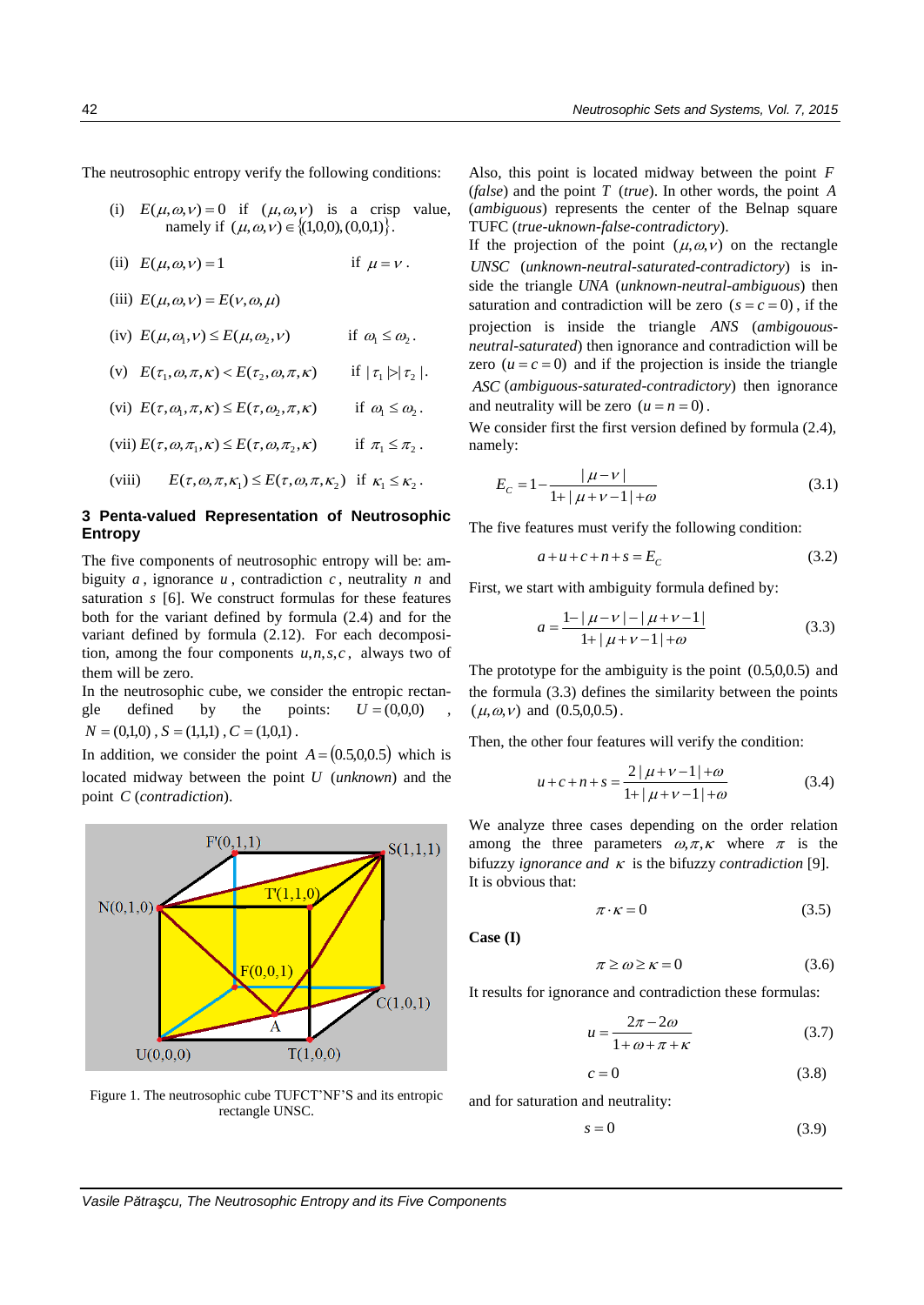$$
n = \frac{3\omega}{1 + \omega + \pi + \kappa} \tag{3.10}
$$

**Case (II)** 

$$
\kappa \ge \omega \ge \pi = 0 \tag{3.11}
$$

It results for ignorance and contradiction these formulas:

$$
u = 0 \tag{3.12}
$$

$$
c = \frac{2\kappa - 2\omega}{1 + \omega + \pi + \kappa} \tag{3.13}
$$

then for neutrality and saturation it results:

$$
n = 0 \tag{3.14}
$$

$$
s = \frac{3\omega}{1 + \omega + \pi + \kappa} \tag{3.15}
$$

**Case (III)** 

$$
\omega \ge \max(\pi, \kappa) \tag{3.16}
$$

It results for ignorance and contradiction these values:

$$
u = 0 \tag{3.17}
$$

$$
c = 0 \tag{3.18}
$$

Next we obtain:

$$
s + n = \frac{(\omega - \pi - \kappa) + 3\pi + 3\kappa}{1 + \omega + \pi + \kappa} \tag{3.19}
$$

The sum (3.19) can be split in the following manner:

$$
n = \frac{\frac{\omega - \pi - \kappa}{2} + 3\pi}{1 + \omega + \pi + \kappa}
$$
 (3.20)

$$
s = \frac{\frac{\omega - \pi - \kappa}{2} + 3\kappa}{1 + \omega + \pi + \kappa}
$$
 (3.21)

Combining formulas previously obtained, it results the final formulas for the five components of the neutrosophic entropy defined by (3.1):

*ambiguity* 

$$
a = \frac{1 - |\mu - \nu| - \pi - \kappa}{1 + \omega + \pi + \kappa}
$$
 (3.22)

*ignorance*

$$
u = 2 \cdot \frac{\max(\pi, \omega) - \omega}{1 + \omega + \pi + \kappa} \tag{3.23}
$$

The prototype for  $\mathit{ignore}$  is the point  $(0,0,0)$  and formula (3.23) defines the similarity between the points  $(\mu, \omega, \nu)$  and  $(0,0,0)$ .

*contradiction* 

$$
c = 2 \cdot \frac{\max(\kappa, \omega) - \omega}{1 + \omega + \pi + \kappa} \tag{3.24}
$$

The prototype for *contradiction* is the point (1,0,1) and formula (3.24) defines the similarity between the points  $(\mu, \omega, \nu)$  and  $(1,0,1)$ .

*neutrality* 

$$
n = \frac{\frac{\max(\omega - \pi - \kappa, 0)}{2} + 3\min(\omega, \pi)}{1 + \omega + \pi + \kappa}
$$
(3.25)

The prototype for *neutraliy* is the point  $(0,1,0)$  and formula (3.25) defines the similarity between the points  $(\mu, \omega, \nu)$ and  $(0,1,0)$ .

*saturation* 

$$
s = \frac{\frac{\max(\omega - \pi - \kappa,0)}{2} + 3\min(\omega,\kappa)}{1 + \omega + \pi + \kappa}
$$
 (3.26)

The prototype for *saturation* is the point  $(1,1,1)$  and formula (3.26) defines the similarity between the points  $(\mu, \omega, \nu)$  and  $(1,1,1)$ .

In addition we also define:

*The index of truth*

$$
t = \frac{\max(\mu, \nu) - \nu}{1 + \omega + \pi + \kappa} \tag{3.27}
$$

The prototype for the *truth* is the point  $(1,0,0)$  and formula (3.27) defines the similarity between the points  $(\mu, \omega, \nu)$ and  $(1,0,0)$ .

#### *The index of falsity*

$$
f = \frac{\max(\nu, \mu) - \mu}{1 + \omega + \pi + \kappa} \tag{3.28}
$$

The prototype for the  $falsity$  is the point  $(0,0,1)$  and formula (3.28) defines the similarity between the points  $(\mu, \omega, \nu)$  and  $(0,0,1)$ .

Thus, we get the following hepta-valued partition for the neutrosophic information:

$$
t + f + a + u + c + n + s = 1 \tag{3.29}
$$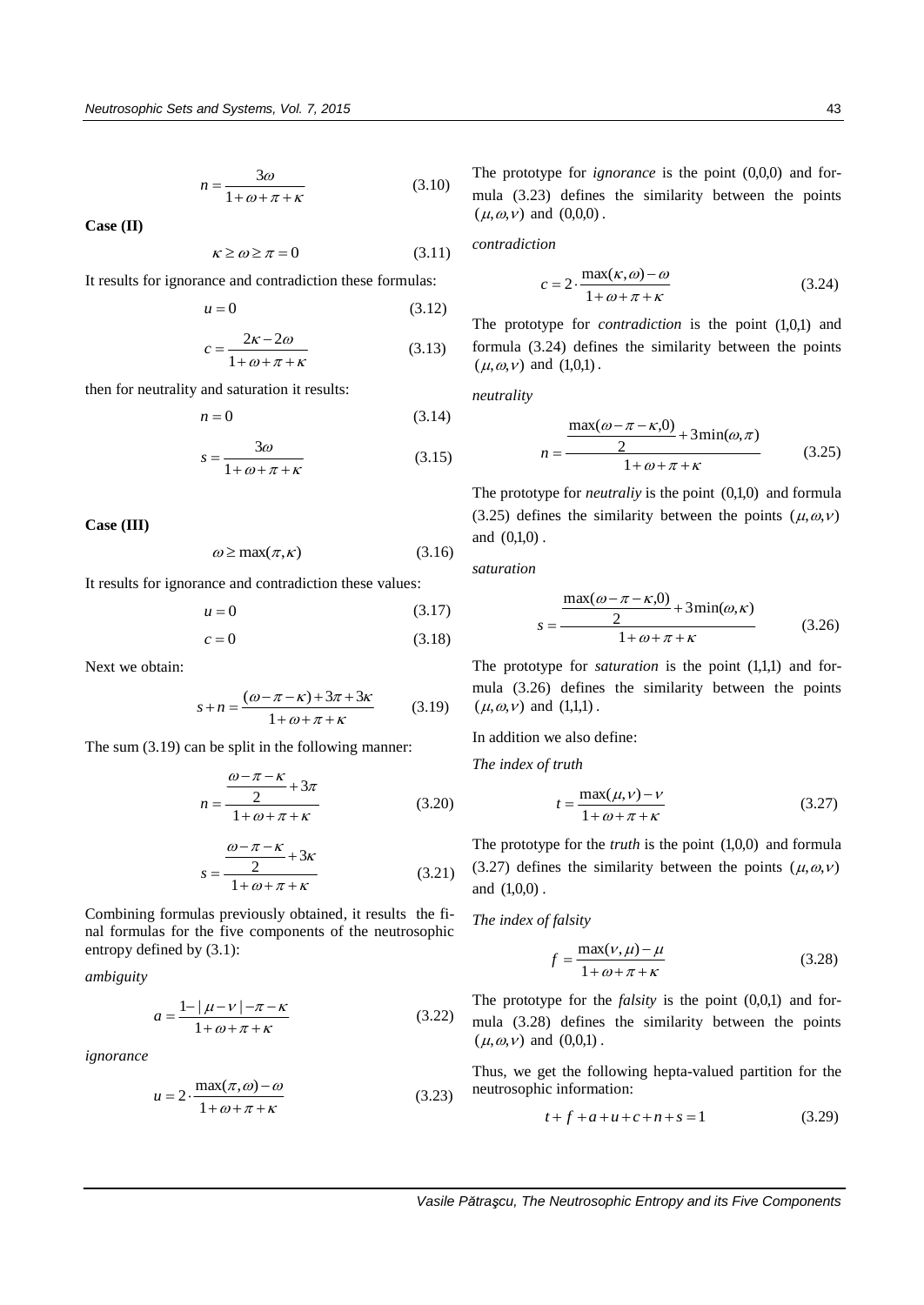Formula ( 3.29 ) shows that neutrosophic information can be structured so that it is related to a logic where the information could be: true, false, ambiguous, unknown, contradictory, neutral or saturated [6] (see Figure 2).



Figure 2. The structure of the neutrosophic information.

Next, we also deduce the five components for the variant defined by the formula (2.12).

Using (1.5) formula (2.12) becomes:

$$
E_R = 1 - \frac{2|\tau|}{1 + |\tau| + \pi + \kappa + \omega}
$$
 (3.30)

or

$$
E_R = \frac{1 - |\tau| + \pi + \kappa + \omega}{1 + |\tau| + \pi + \kappa + \omega} \tag{3.31}
$$

In this case, the five formulas are obtained from formulas (3.22) - (3.26) by changing the denominator, thus:

*ambiguity* 

$$
a = \frac{1 - |\tau| - \pi - \kappa}{1 + |\tau| + \omega + \pi + \kappa} \tag{3.32}
$$

*ignorance*

$$
u = \frac{2\max(\pi - \omega, 0)}{1 + |\tau| + \omega + \pi + \kappa}
$$
(3.33)

*contradiction*

$$
c = \frac{2\max(\kappa - \omega, 0)}{1 + |\tau| + \omega + \pi + \kappa} \tag{3.34}
$$

*neutrality* 

$$
n = \frac{\frac{\max(\omega - \pi - \kappa, 0)}{2} + 3\min(\omega, \pi)}{1 + |\tau| + \omega + \pi + \kappa}
$$
(3.35)

*saturation*

$$
s = \frac{\frac{\max(\omega - \pi - \kappa, 0)}{2} + 3\min(\omega, \kappa)}{1 + |\tau| + \omega + \pi + \kappa}
$$
(3.36)

From (3.27) and (3.28) it results:

*Index of truth* 

$$
t = \frac{2\max(\tau,0)}{1 + |\tau| + \omega + \pi + \kappa} \tag{3.37}
$$

*Index of falsity* 

$$
f = \frac{2\max(-\tau,0)}{1 + |\tau| + \omega + \pi + \kappa}
$$
 (3.38)

Also in this case, the 7 parameters verify the condition of partition of unity defined by formula (3.29 ).

For bifuzzy information when  $\omega = 0$ , neutrality and saturation are zero and formula (3.29) becomes:

$$
t + f + a + u + c = 1 \tag{3.39}
$$

Thus, we obtained for bifuzzy information a penta-valued representation. We can conclude that the bifuzzy information is related to a penta-valued logic where the information could be: true, false, ambiguous, unknown and contradictory [6] (see Figure 3).



Figure 3. The structure of the bifuzzy information.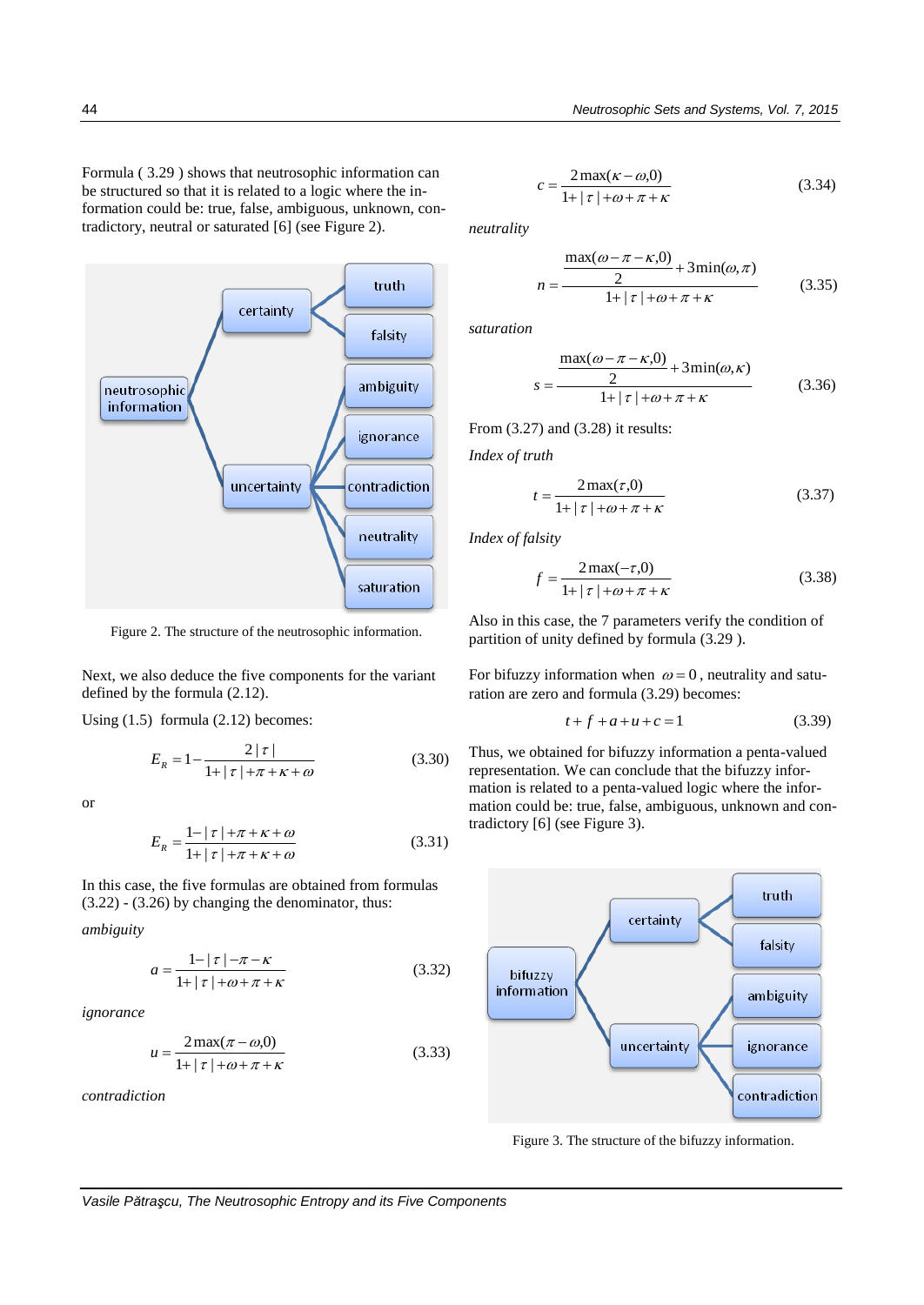For intuitionistic fuzzy information when  $\omega = 0$  and  $\mu + \nu \leq 1$ , neutrality, saturation and contradiction are zero and formula (3.29) becomes:

$$
t + f + a + u = 1 \tag{3.40}
$$

Thus, we obtained for intuitionistic fuzzy information a tetra-valued representation. We can conclude that the intuitionistic fuzzy information is related to a tetra-valued logic where the information could be: true, false, ambiguous and unknown [6] (see Figure 4).



Figure 4. The structure of the intuitionistic fuzzy information.

For paraconsistent fuzzy information when  $\omega = 0$  and  $\mu + \nu > 1$ , neutrality, saturation and ignorance are zero and formula (3.29) becomes:

$$
t + f + a + c = 1 \tag{3.41}
$$

The paraconsistent fuzzy information is related to a tetravalued logic where the information could be: true, false, ambiguous and contradictory [6] (see Figure 5).



Figure 5. The structure of the paraconsistent fuzzy information.

For fuzzy information when  $\omega = 0$  and  $\mu + \nu = 1$ , neutrality, saturation ignorance and contradiction are zero and formula (3.29) becomes:

$$
t + f + a = 1 \tag{3.42}
$$

Thus, we obtained for fuzzy information a three-valued representation. We can conclude that the fuzzy information is related to a three-valued logic where the information could be: true, false and ambiguous [6] (see Figure 6).



Figure 6. The structure of the fuzzy information.

#### **4 Conclusion**

In this article, there are constructed two formulas for neutrosophic entropy calculating. For each of these, five components are defined and they are related to the following features of neutrosophic uncertainty: ambiguity, ignorance, contradiction, neutrality and saturation. Also, two components are built for neutrosophic certainty: truth and falsity. All seven components, five of the uncertainty and two of certainty form a partition of unity. Building these seven components, primary neutrosophic information is transformed in a more nuanced representation .

#### **References**

- [1] K. Atanassov. Intuitionistic Fuzzy sets. Fuzzy Sets and Systems 20, 1986, 87-96.
- [2] K. Atanassov. Remark on a Property of the Intuitionistic Fuzzy Interpretation Triangle, Notes on Intuitionistic Fuzzy Sets 8, 34 2002.
- [3] E. Deza , M. M. Deza. Dictionary of Distances, Elsevier, 2006.
- [4] A. Kaufmann. Introduction to the Theory of Fuzzy Subsets, academic Press, New York, 1975.
- [5] B. Kosko. Fuzzy entropy and conditioning, Information sciences 40, 1986, 165-174.
- [6] V. Patrascu. Multi-valued representation of Neutrosophic Information, Proceedings of the 14<sup>th</sup> International Conference on Information Processing and Management of Uncertainty in Knowledge-Based Systems (IPMU'14), Part I, CCIS 442, Springer International Publishing Switzerland, 2014, 304- 316.
- [7] V. Patrascu. Cardinality and entropy for bifuzzy set, Proc. of the 13<sup>th</sup> International Conference on Information Processing and Management of Uncertainty in Knowledge-Based Systems (IPMU'10), Dortmund, Germany, 2010, 656-665.
- [8] V. Patrascu. Fuzzy Membership Function Construction Based on Multi-Valued Evaluation, in vol. Uncertainty